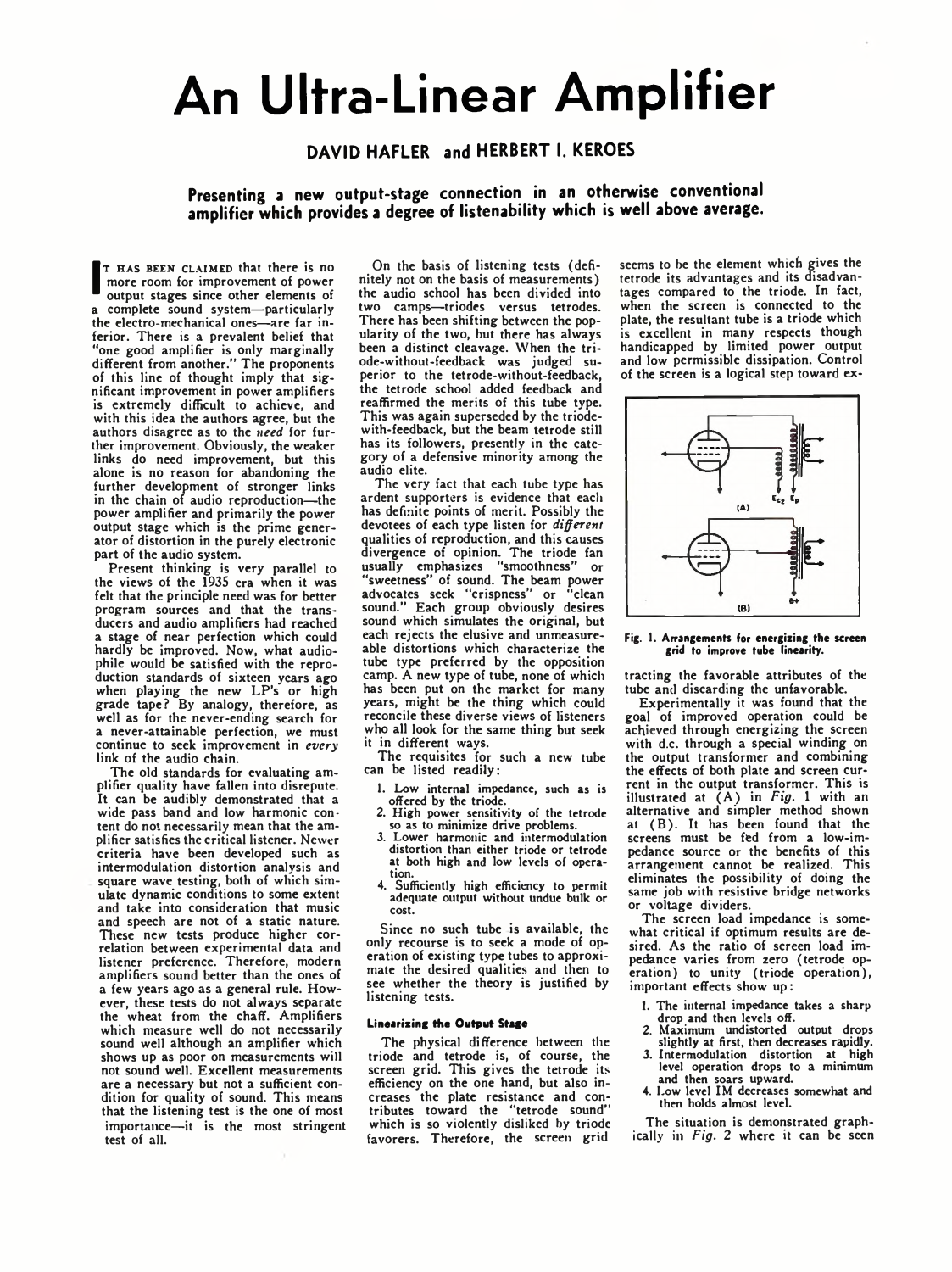

that over a narrow band of operation where screen load impedance is about 18.5 per cent of plate load impedance, the new arrangement provides the high power output of tetrodes with low internal impedance such as is normally obtained from triodes, while distortion figures are equal or better than the extremes of operation. We have achieved a new tube type without designing a new tube. This tube is neither triode nor tetrode, but its improved linearity over either of those types justifies the designation "ultra linear."

## The Complete Amplifier Circuit

In applying the ultra-linear output arrangement to complete amplifier circuits, it was found that the simple version of ( B ), *Fig.* 1 could be used to advantage. By feeding d.c. to the screens through a properly placed tap on the primary of the output transformer, the operating conditions are preserved, and the close coupling between screen and plate is advantageous when feedback is carried around the stage. The disadvantage of this simpler arrangement is that screen and plate must operate at the same d.c. potential. In the particular arrangement used the screen and plate are operated at the same potential (350 volts plate to cathode) without exceeding dissipation requirements, either quiescent or at maximum output. This new output coupling arrangement reduces screen dissipation at high levels and is a safe mode of operation with respect to tube life.

A circuit arrangement has been designed to take full advantage of the ultra-linear output stage. This circuit, *Fig.* 3, takes into account the necessity for complete stability under feedback conditions so as to eliminate tendencies toward transient instability under any type of load, including the varying impedance of loudspeaker systems.

This complete circuit offers linearity of operation of a very high order. It is based around a special output trans-former, the Acrosound TO-300, which is 6600 ohms primary impedance and has taps at the optimum point indicated in *Fig.* 2. A special seven-section symmetrical winding arrangement placed on a substantial grain-oriented lamination of unique shape permits a ratio of primary inductance to leakage reactance in excess of 15,000 to 1. The response of the transformer alone is within  $\pm 1$  db

from 10 to 100,000 cps with extremely low phase shift and no resonances within this band.

The complete amplifier circuit is relatively simple, inexpensive, and efficient. With a 370-volt power transformer at 130-ma peak requirement, power output is almost as high as for a tetrode amplifier and twice that of a triode amplifier with cathode bias and the same power

### Performance of the Amplifier

All stages of the amplifier have been adjusted for minimum intermodulation, and the IM curves based on sine-wave power output are shown in *Fig.* 4. These curves were run using frequencies of 40 and 2,000; 40 and 7,000; 40 and 12,000; 100 and 2,000; and 60 and 7,000, all mixed four to one. The IM is almost identical under all conditions of test indicating that it is completely independent of frequency, at least up to 20 watts output. This factor possibly accounts for the superlative listening quality of the amplifier.

Undistorted power, less than 2 per cent IM, is in excess of 20 watts. This power is delivered *undistorted* within 1 db over the range from 20 to 20,000 cps. This power curve *(Fig.* 5) is not a response curve run at high power level. Instead it represents *clean* power avail-able at these frequencies. This is particularly important with today's program sources. The dynamic range of some of<br>the best LP's is reputed to be in excess of 100 db. It is necessary to have power to handle this range, and this power is



**Fig. 3. Overall schematic of the Ultra-Linear amplifier and associated power supply.**

supply. No adjustments are necessary for balance either of the phase inverter or of the output-stage plate current, and there are no critical values of capacitors or resistors required. The amplifier is driven to 20 watts of output with an input of only 0.7 volt.

Feedback is carried around the complete circuit in an external loop. There are 20 db of feedback in this loop as measured under load conditions (about 30 db based on open circuit gain), and a safe margin is maintained. A small capacitor across the feedback resistor increases the feedback in the region above 100 kc to smooth the high-frequency response. This capacitor is not required to keep the amplifier stable though it does add to the stability margin.

required over a wide frequency band. New standards of audio fidelity are rapidly making obsolete the five or ten watt amplifier which cannot even deliver its rated power at frequency extremes.

Another factor of considerable importance in evaluating amplifier performance cannot be seen from the curves. This is *overload characteristic.* The amplifier has been given listening tests under overload conditions with a pad on the output so as not to deafen the participants. Peaks which would require a 40 watt amplifier are transmitted without irritation even though the output can be seen to clip on the 'scope. The overload recovery is rapid and has no noticeable hangover, so a clipped peak has no time to penetrate the ear. Some amplifiers